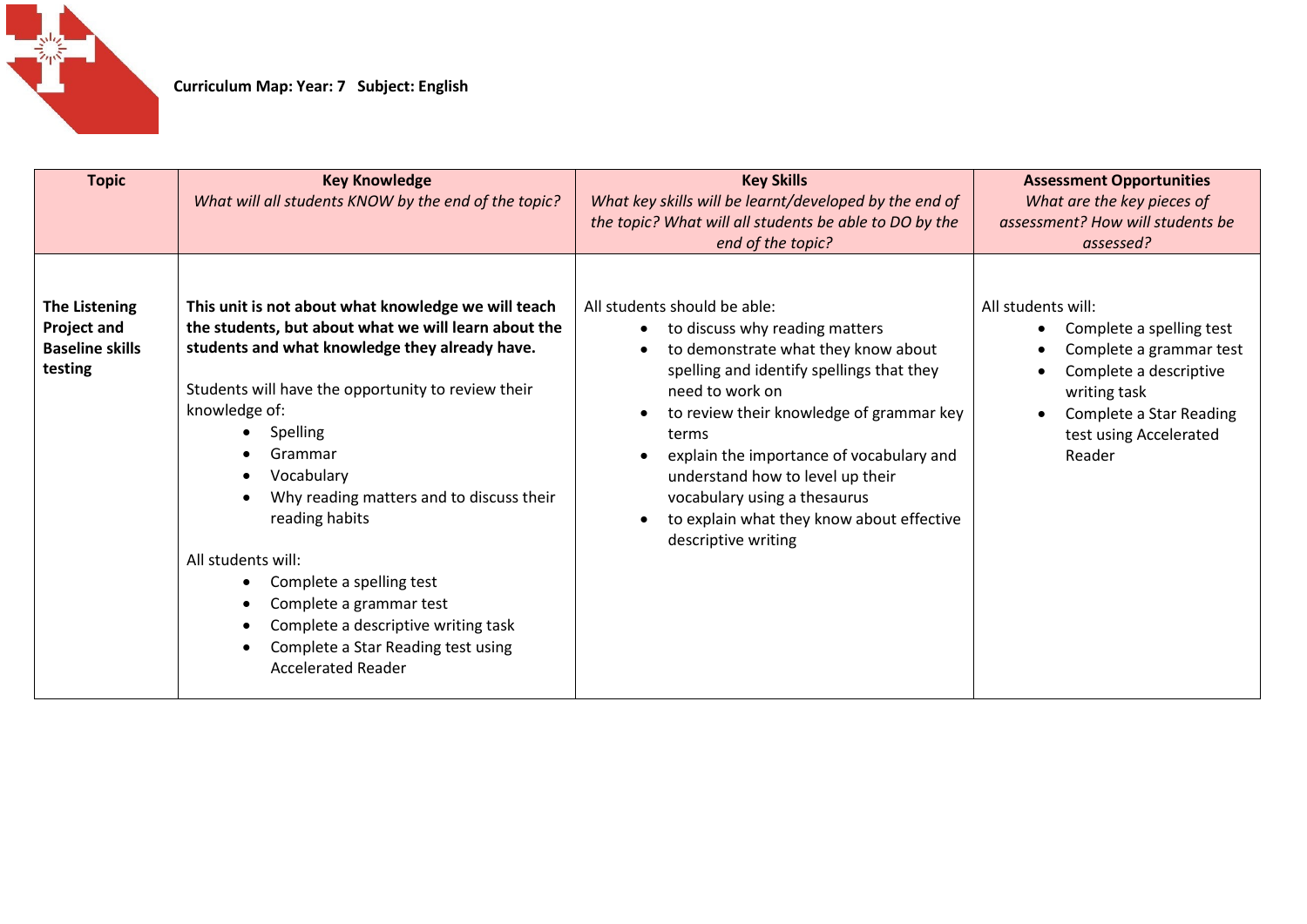| Novel: 'Girl of Ink                                     | All students will:<br>enjoy the experience of reading a full novel<br>$\bullet$                                                                                                                                                                                                                                                                                                                                                                                                   | All students should be able to:<br>read aloud within a group                                                                                                                                                                                                                                                                                                                                                                                                                                                                                                                                          | All students will:<br>Complete an extended piece    |
|---------------------------------------------------------|-----------------------------------------------------------------------------------------------------------------------------------------------------------------------------------------------------------------------------------------------------------------------------------------------------------------------------------------------------------------------------------------------------------------------------------------------------------------------------------|-------------------------------------------------------------------------------------------------------------------------------------------------------------------------------------------------------------------------------------------------------------------------------------------------------------------------------------------------------------------------------------------------------------------------------------------------------------------------------------------------------------------------------------------------------------------------------------------------------|-----------------------------------------------------|
| and Stars' - Full<br>literature text.                   | understand the full plot of 'Girl of Ink and<br>Stars'<br>understand the key characters: Isabella, Pablo,<br>Governor Adori, Lupe and Da.<br>apply inference skills to explore the characters<br>$\bullet$<br>start to identify language methods and begin<br>to explore the effects in short extracts from<br>the text<br>discuss key themes of leadership, tyranny,<br>friendship and heroism<br>structure and write an extended analytical<br>piece, exploring a key character | explain key features of the setting<br>$\bullet$<br>give opinions about characters<br>$\bullet$<br>find evidence to support their ideas in the text<br>$\bullet$<br>infer ideas based on evidence in the text<br>examine the presentation of key themes in the<br>text: heroism, leadership<br>understand what myths are and the<br>$\bullet$<br>significance within the novel<br>begin to examine how the writer uses<br>language to present the characters and setting<br>begin to use appropriate terminology to<br>$\bullet$<br>discuss writer's methods<br>to develop descriptive writing skills | analysing the presentation of<br>the main character |
|                                                         | All students will:                                                                                                                                                                                                                                                                                                                                                                                                                                                                | All students should be able to:                                                                                                                                                                                                                                                                                                                                                                                                                                                                                                                                                                       | All students will:                                  |
| 'Survival of the<br>Fittest'                            | Explore a range of non-fiction reading and<br>media texts<br>Be introduced to ideas about Genre, Audience                                                                                                                                                                                                                                                                                                                                                                         | Explain what non-fiction is and its key features<br>Read and understand a range of non-fiction<br>texts                                                                                                                                                                                                                                                                                                                                                                                                                                                                                               | Write a magazine article                            |
| <b>Adventure non-</b><br>fiction reading<br>and writing | and Purpose.<br>Write in a range of straightforward non-fiction<br>styles eg. magazine article, letter, account<br>Identify some persuasive methods and their<br>effect<br>Develop speaking and listening skills through<br>taking part in a discussion                                                                                                                                                                                                                           | find evidence to support their ideas in the text<br>$\bullet$<br>infer ideas based on evidence in the text<br>$\bullet$<br>Plan, structure and write an effective piece of<br>$\bullet$<br>opinion writing<br>Identify genre, audience and purpose of a text<br>$\bullet$<br>and shape their own writing accordingly<br>Use some persuasive methods in order write<br>$\bullet$<br>persuasively<br>Write using a variety of sentences, vocabulary<br>and punctuation<br>Proofread their own writing and correct their<br>mistakes                                                                     |                                                     |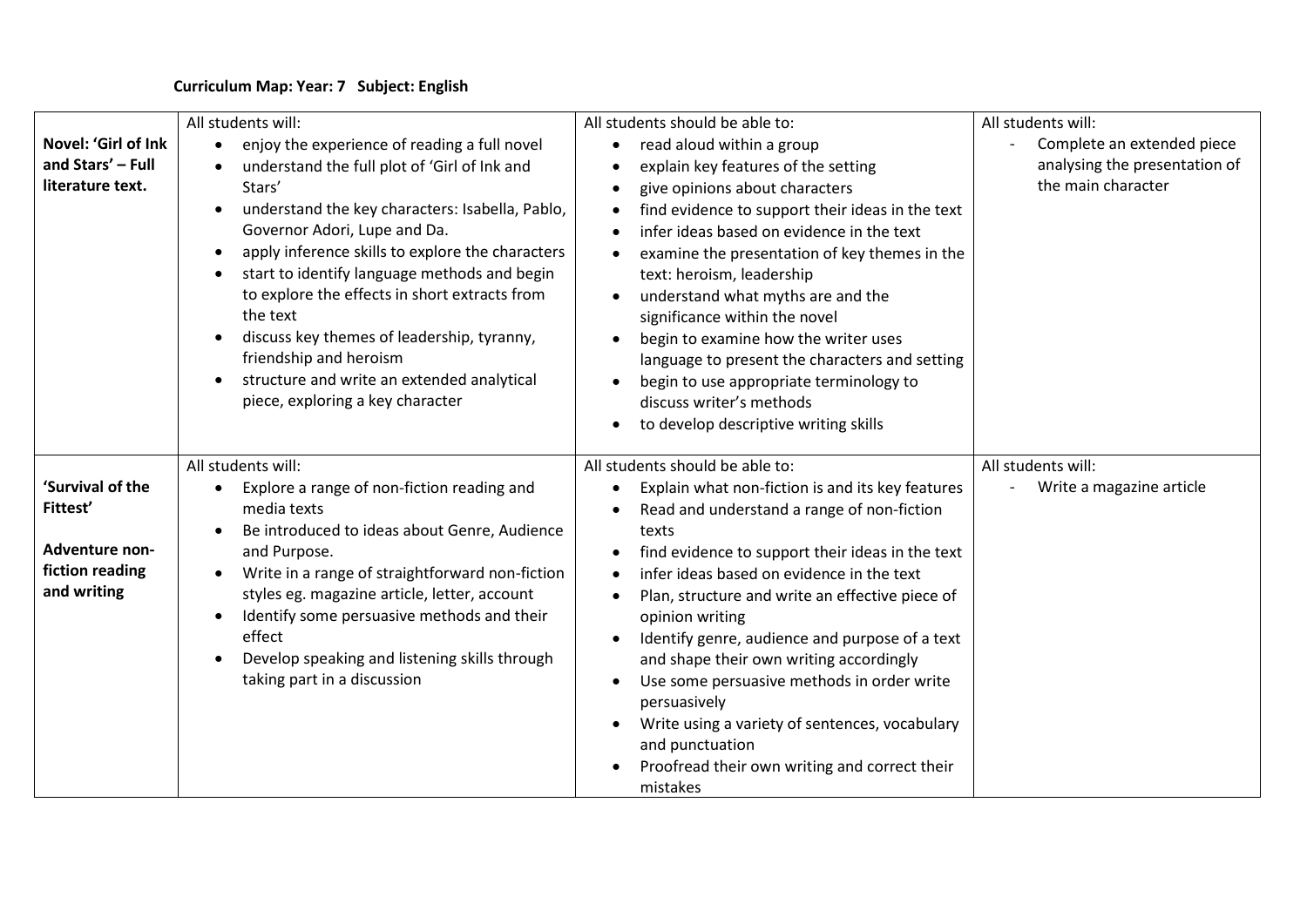| 'Hamlet'<br><b>Full Shakespeare</b><br>play | All students will:<br>Be introduced to Shakespeare's life<br>$\bullet$<br>Be introduced to Shakespeare's Globe<br>$\bullet$<br>Understand the significant impact that<br>$\bullet$<br>Shakespeare has made on our culture<br>enjoy the experience of reading a full play<br>$\bullet$<br>Understand the plot of the play<br>$\bullet$<br>Be introduced to some of the characters and<br>$\bullet$<br>understand their feelings<br>Understand the conventions of a debate<br>$\bullet$<br>The key themes of the text<br>$\bullet$<br>Watch an acclaimed version of Hamlet<br>recorded from stage<br>Revise persuasive methods | All students should be able to:<br>read aloud within a group<br>$\bullet$<br>give opinions about how Shakespeare<br>engages the audience<br>give opinions about characters<br>$\bullet$<br>find evidence to support their ideas in the<br>$\bullet$<br>text<br>infer ideas based on evidence in the text<br>examine the presentation of key themes<br>in the text: revenge, family, madness<br>begin to examine how the writer uses<br>$\bullet$<br>language to present the characters and<br>setting<br>begin to use appropriate terminology to<br>discuss writer's methods<br>practise debating in small and then larger<br>groups<br>write and perform a persuasive speech | Ongoing formative assessment |
|---------------------------------------------|------------------------------------------------------------------------------------------------------------------------------------------------------------------------------------------------------------------------------------------------------------------------------------------------------------------------------------------------------------------------------------------------------------------------------------------------------------------------------------------------------------------------------------------------------------------------------------------------------------------------------|-------------------------------------------------------------------------------------------------------------------------------------------------------------------------------------------------------------------------------------------------------------------------------------------------------------------------------------------------------------------------------------------------------------------------------------------------------------------------------------------------------------------------------------------------------------------------------------------------------------------------------------------------------------------------------|------------------------------|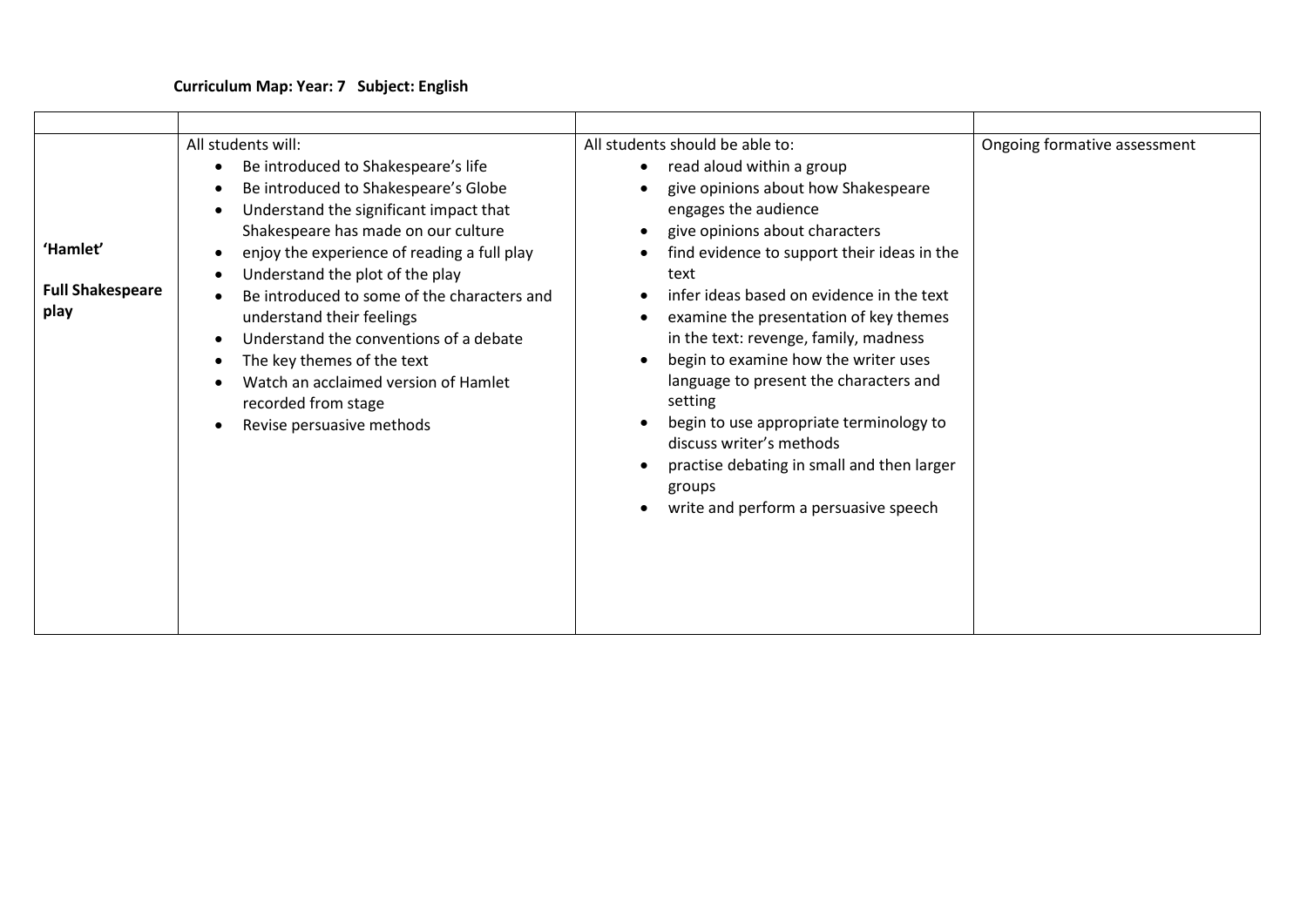|                                                         | All students will:                                                                                                                                                                                                                                                                                                                                                                                                                                                                                                                                                     | All students should be able to:                                                                                                                                                                                                                                                                                                                                                                                                                                                                                                                                  | All students will:                                                                                                                  |
|---------------------------------------------------------|------------------------------------------------------------------------------------------------------------------------------------------------------------------------------------------------------------------------------------------------------------------------------------------------------------------------------------------------------------------------------------------------------------------------------------------------------------------------------------------------------------------------------------------------------------------------|------------------------------------------------------------------------------------------------------------------------------------------------------------------------------------------------------------------------------------------------------------------------------------------------------------------------------------------------------------------------------------------------------------------------------------------------------------------------------------------------------------------------------------------------------------------|-------------------------------------------------------------------------------------------------------------------------------------|
| 'Ghostwriters'<br><b>Fiction reading</b><br>and writing | Explore a range of fiction extracts on a spooky<br>$\bullet$<br>theme<br>Understand the conventions of ghost and<br>horror genre stories<br>Understand the ways that writers create<br>tension<br>Understand the ways that writers create<br>frightening characters<br>Identify some writer's methods and their<br>effect<br>Identify the narrative perspective of a piece of<br>writing and the effect                                                                                                                                                                | Read and understand a range of fiction<br>$\bullet$<br>extracts<br>Give opinions on what they have read<br>find evidence to support their ideas in the text<br>Explain some ways that writers create tension<br>infer ideas based on evidence in the text<br>Plan, structure and write an effective piece of<br>narrative writing<br>Add tension to their writing<br>Write from a different narrative perspective<br>$\bullet$<br>Write using a variety of sentences, vocabulary<br>and punctuation<br>Proofread their own writing and correct their<br>mistakes | Complete an end of year<br>reading assessment based on<br>an extract<br>Complete a piece of narrative<br>writing based on a picture |
| 'Their place in<br>our world'<br><b>Animal poetry</b>   | All students will:<br>Enjoy the experience of reading a range of<br>$\bullet$<br>poetry about animals<br>Read poetry from different times and cultures<br>$\bullet$<br>Identify a range of poetic methods and their<br>effect<br>Understand how writers 'zoom in' on details<br>To understand how to create their own<br>$\bullet$<br>metaphors and similies<br>To use the senses to create sensory poetry<br>$\bullet$<br>To consider alternative interpretations to the<br>$\bullet$<br>poems<br>To consider some of the issues raised in the<br>poems eg. captivity | All students should be able to:<br>Read and understand a range of poetry<br>$\bullet$<br>Give opinions on what they have read<br>find evidence to support their ideas in the text<br>$\bullet$<br>infer ideas based on evidence in the text<br>Explain the effect of some of the writer's<br>methods<br>Plan, structure and write an effective piece of<br>poetry<br>To use a range of poetic methods for effect                                                                                                                                                 | Ongoing formative assessment                                                                                                        |